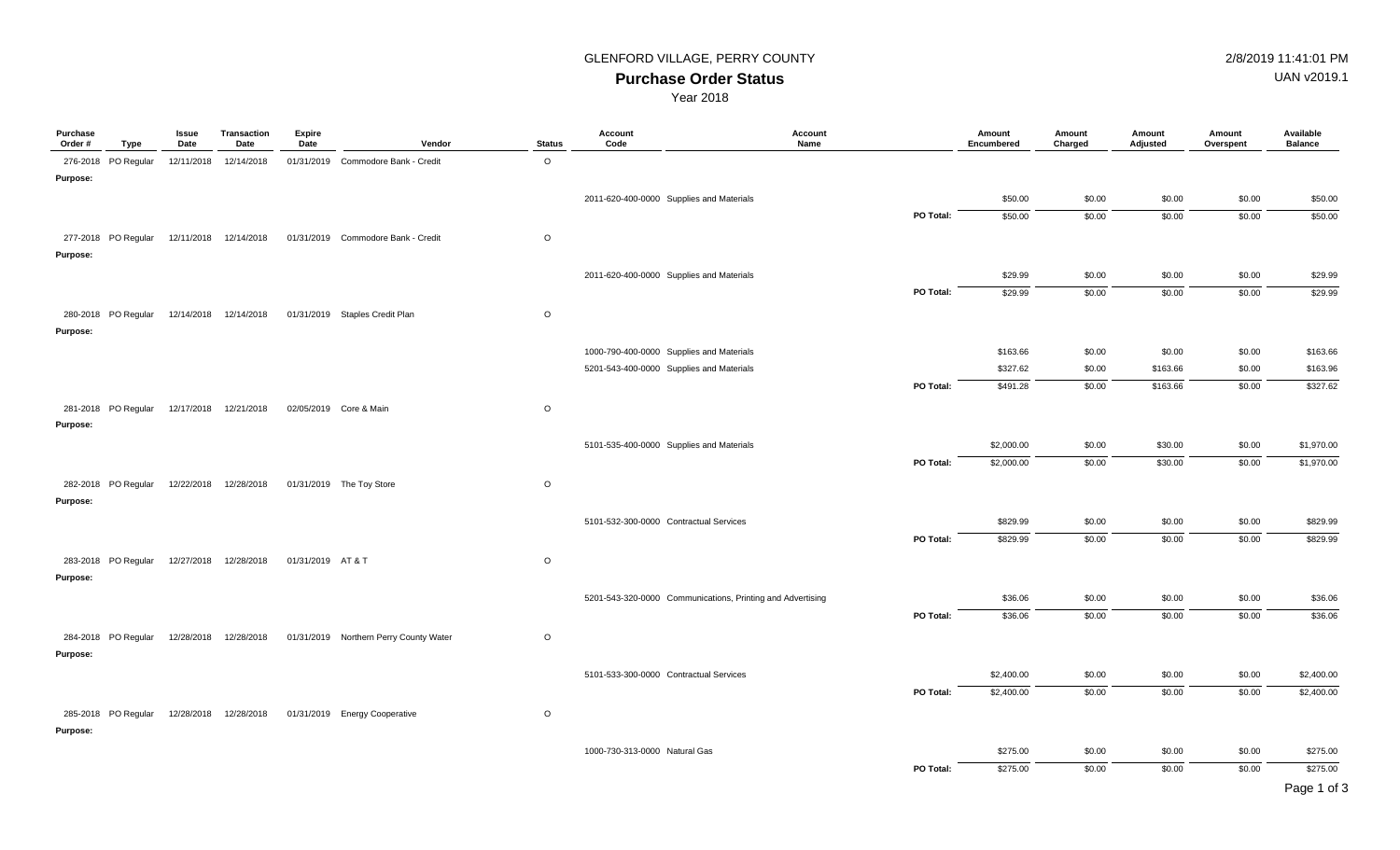## **Purchase Order Status**

Year 2018

| <b>GLENFORD VILLAGE, PERRY COUNTY</b> | 2/8/2019 11:41:01 PM     |
|---------------------------------------|--------------------------|
| Durahaan Order Claius                 | $1$ ANI $\sqrt{2}$ 010 1 |

UAN v2019.1

| Purchase<br>Order # | Type                | Issue<br>Date | <b>Transaction</b><br>Date | <b>Expire</b><br>Date | Vendor                                 | <b>Status</b> | Account<br>Code                          | Account<br>Name |           | Amount<br>Encumbered | Amount<br>Charged | Amount<br>Adjusted | Amount<br>Overspent | Available<br><b>Balance</b> |
|---------------------|---------------------|---------------|----------------------------|-----------------------|----------------------------------------|---------------|------------------------------------------|-----------------|-----------|----------------------|-------------------|--------------------|---------------------|-----------------------------|
|                     | 286-2018 PO Regular | 12/28/2018    | 12/28/2018                 |                       | 01/31/2019 American Electric Power     | $\circ$       |                                          |                 |           |                      |                   |                    |                     |                             |
| Purpose:            |                     |               |                            |                       |                                        |               |                                          |                 |           |                      |                   |                    |                     |                             |
|                     |                     |               |                            |                       |                                        |               | 1000-130-311-0000 Electricity            |                 |           | \$220.00             | \$0.00            | \$12.56            | \$0.00              | \$207.44                    |
|                     |                     |               |                            |                       |                                        |               | 2011-730-311-0000 Electricity            |                 |           | \$100.00             | \$0.00            | \$0.00             | \$0.00              | \$100.00                    |
|                     |                     |               |                            |                       |                                        |               | 2021-650-311-0000 Electricity            |                 |           | \$29.00              | \$0.00            | \$1.96             | \$0.00              | \$27.04                     |
|                     |                     |               |                            |                       |                                        |               | 2041-730-311-0000 Electricity            |                 |           | \$35.00              | \$0.00            | \$1.91             | \$0.00              | \$33.09                     |
|                     |                     |               |                            |                       |                                        |               | 5101-535-311-0000 Electricity            |                 |           | \$200.00             | \$0.00            | \$0.00             | \$0.00              | \$200.00                    |
|                     |                     |               |                            |                       |                                        |               | 5201-543-311-0000 Electricity            |                 |           | \$750.00             | \$0.00            | \$0.00             | \$0.00              | \$750.00                    |
|                     |                     |               |                            |                       |                                        |               |                                          |                 | PO Total: | \$1,334.00           | \$0.00            | \$16.43            | \$0.00              | \$1,317.57                  |
|                     | 287-2018 PO Regular |               | 12/28/2018  12/28/2018     |                       | 01/31/2019 MASI Environmental Services | $\circ$       |                                          |                 |           |                      |                   |                    |                     |                             |
| Purpose:            |                     |               |                            |                       |                                        |               |                                          |                 |           |                      |                   |                    |                     |                             |
|                     |                     |               |                            |                       |                                        |               | 5101-534-300-0000 Contractual Services   |                 |           | \$50.00              | \$0.00            | \$0.00             | \$0.00              | \$50.00                     |
|                     |                     |               |                            |                       |                                        |               | 5201-543-300-0000 Contractual Services   |                 |           | \$350.00             | \$0.00            | \$0.00             | \$0.00              | \$350.00                    |
|                     |                     |               |                            |                       |                                        |               |                                          |                 | PO Total: | \$400.00             | \$0.00            | \$0.00             | \$0.00              | \$400.00                    |
|                     | 288-2018 PO Regular |               | 12/29/2018 01/05/2019      | 01/31/2019 AT & T     |                                        | $\circ$       |                                          |                 |           |                      |                   |                    |                     |                             |
| Purpose:            |                     |               |                            |                       |                                        |               |                                          |                 |           |                      |                   |                    |                     |                             |
|                     |                     |               |                            |                       |                                        |               | 5101-532-321-0000 Telephone              |                 |           | \$139.01             | \$0.00            | \$0.00             | \$0.00              | \$139.01                    |
|                     |                     |               |                            |                       |                                        |               |                                          |                 | PO Total: | \$139.01             | \$0.00            | \$0.00             | \$0.00              | \$139.01                    |
|                     |                     |               |                            |                       |                                        |               |                                          |                 |           |                      |                   |                    |                     |                             |
|                     | 289-2018 PO Regular |               | 12/29/2018 01/05/2019      |                       | 01/31/2019 Underwood's Inc.            | $\circ$       |                                          |                 |           |                      |                   |                    |                     |                             |
| Purpose:            |                     |               |                            |                       |                                        |               |                                          |                 |           |                      |                   |                    |                     |                             |
|                     |                     |               |                            |                       |                                        |               | 5101-535-400-0000 Supplies and Materials |                 |           | \$15.98              | \$0.00            | \$0.00             | \$0.00              | \$15.98                     |
|                     |                     |               |                            |                       |                                        |               |                                          |                 | PO Total: | \$15.98              | \$0.00            | \$0.00             | \$0.00              | \$15.98                     |
|                     | 290-2018 PO Regular |               | 12/31/2018 01/05/2019      |                       | 01/31/2019 Energy Cooperative          | $\circ$       |                                          |                 |           |                      |                   |                    |                     |                             |
| Purpose:            |                     |               |                            |                       |                                        |               |                                          |                 |           |                      |                   |                    |                     |                             |
|                     |                     |               |                            |                       |                                        |               | 1000-730-313-0000 Natural Gas            |                 |           | \$73.00              | \$0.00            | \$0.00             | \$0.00              | \$73.00                     |
|                     |                     |               |                            |                       |                                        |               |                                          |                 | PO Total: | \$73.00              | \$0.00            | \$0.00             | \$0.00              | \$73.00                     |
|                     | 291-2018 PO Regular |               | 12/31/2018 01/05/2019      |                       | 01/31/2019 MASI Environmental Services | $\circ$       |                                          |                 |           |                      |                   |                    |                     |                             |
| Purpose:            |                     |               |                            |                       |                                        |               |                                          |                 |           |                      |                   |                    |                     |                             |
|                     |                     |               |                            |                       |                                        |               | 5201-549-300-0000 Contractual Services   |                 |           | \$438.89             |                   |                    |                     |                             |
|                     |                     |               |                            |                       |                                        |               |                                          |                 | PO Total: |                      | \$0.00            | \$0.00             | \$0.00              | \$438.89                    |
|                     |                     |               |                            |                       |                                        |               |                                          |                 |           | \$438.89             | \$0.00            | \$0.00             | \$0.00              | \$438.89                    |
|                     | 293-2018 PO Regular |               | 12/31/2018 01/08/2019      |                       | 02/28/2019 American Electric Power     | $\circ$       |                                          |                 |           |                      |                   |                    |                     |                             |
| Purpose:            |                     |               |                            |                       |                                        |               |                                          |                 |           |                      |                   |                    |                     |                             |
|                     |                     |               |                            |                       |                                        |               | 2011-730-311-0000 Electricity            |                 |           | \$13.50              | \$0.00            | \$0.16             | \$0.00              | \$13.34                     |